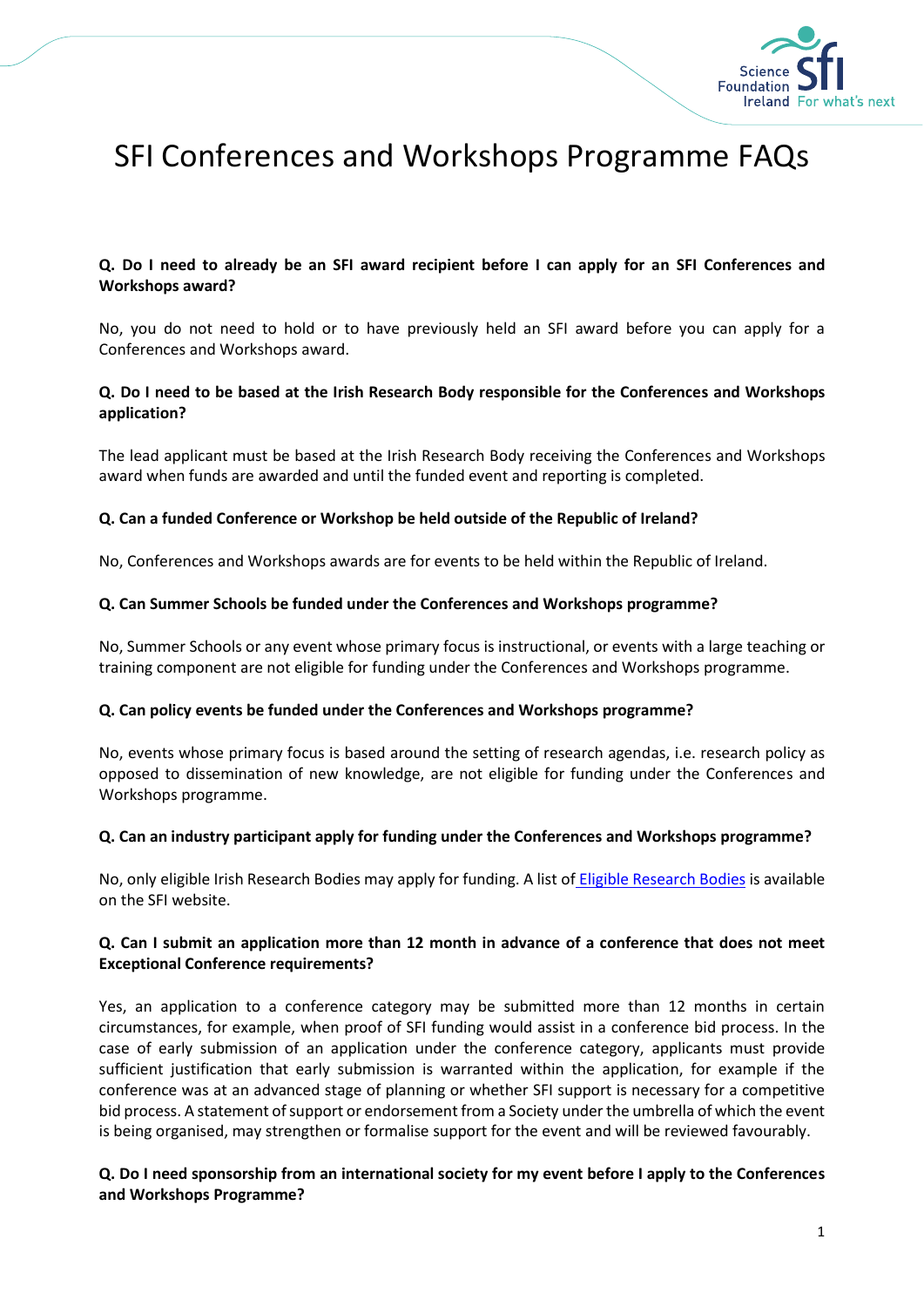

Only Exceptional Conferences absolutely require sponsorship from an international scientific society or organisation e.g. Institute of Electrical and Electronics Engineers, International Cytokine Society. Conditional sponsorships are acceptable, but an award will not be granted until proof of society sponsorship is verified. International society sponsorship is not mandatory for conference applications but will be looked upon favourably in the review process. Workshops do not require international sponsorship.

## **Q. Can I request funding to support bidding process to host a conference in Ireland?**

The conference bid category for the SFI Conferences and Workshops programme is no longer available, however, a comprehensive mechanism for conference bid support is available from Fáilte Ireland. Fáilte Ireland's Business Tourism Unit provides significant financial and practical support for anyone hosting an international conference in Ireland, from the initial invitation or bid right up to the conference itself. Please visi[t http://www.meetinireland.com/Conference-Support](http://www.meetinireland.com/Conference-Support) for more information.

# **Q. Can I apply for funding under the Conferences and Workshops programme to host a workshop whose main purpose is to assemble a consortium for a possible Horizon 2020 application?**

If a significant proportion of the event is dedicated to the dissemination of new knowledge in an invited talks format, you are eligible to apply for funding to host such a workshop.

# **Q. Can I apply for funding under the Conferences and Workshops programme to host a workshop whose main purpose is to disseminate the outputs of an existing Horizon 2020 consortium?**

Yes, you can apply for funding to host a workshop whose main purpose is to disseminate the outputs of an existing Horizon 2020 consortium. Appropriate justification as to why SFI funding is necessary for such an event and must be included.

# **Q. Is the balance between the regular registration fee and the subsidised registration fee (i.e., the amount that would have been received if all participants were charged the regular fee minus the amount received from subsidised registration fees) an eligible cost for a Conferences and Workshops award?**

No, the balance between the regular registration fee and the subsidised registration fee is not an eligible cost.

#### **Q. Are post-doctoral researchers eligible to apply to the Conferences and Workshops programme?**

Post-doctoral researchers are eligible to apply to the Conferences and Workshops Programme for funding towards events that are of an appropriate scale to be run by a post-doctoral researcher, i.e. workshops and possibly small conferences. The post-doctoral researcher must have the support of the Research Body to submit the application and his/her contract of employment with the university must be of sufficient length to allow for the submission of final reports. Please note that applications from PhD or Masters students will not be accepted for review.

# **Q. The Sesame system only allows me to enter one amount for a regular registration fee and one amount for a subsidised registration fee. My event has two separate sub-categories of subsidised registration fees (one for postdoctoral researchers and one for students). What should I do?** Please combine the two separate sub-categories of subsidised registration fees (postdoctoral researcher and student) and use the average price and number of attendees to fill in the required figures under the description of projected income section. This will allow an accurate estimation of projected income under